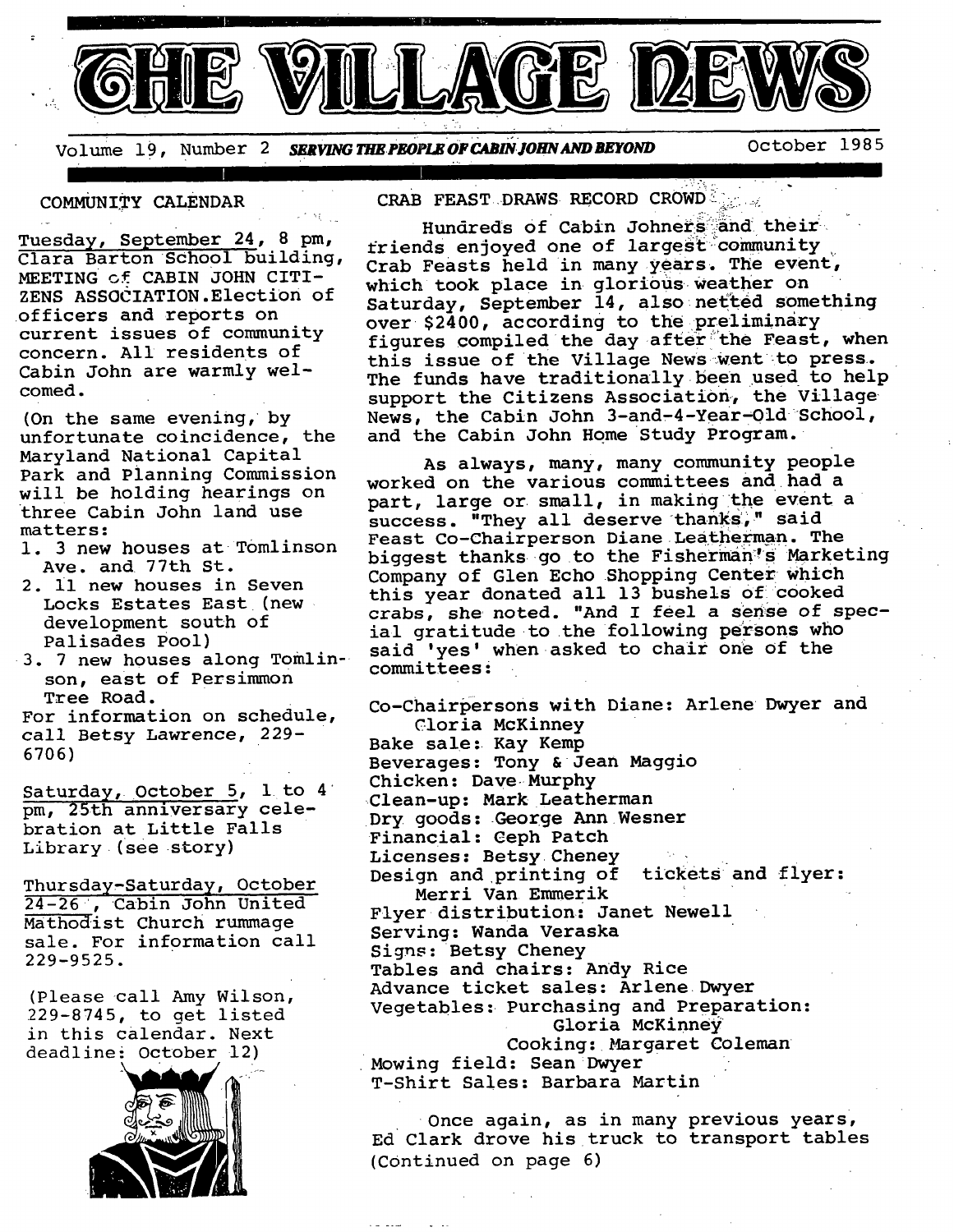



NEWS OF THE SCHOOLS... OF COMMUNITY INTEREST...

...The Clara Barton Center is seeking a few people who enjoy working with children to volunteer on a flexible basis at the school a few hours a week. If interested, please call Judy Nygren at 320-4565.

...The Cabin John Three and Four Year Old School has announced that Mrs. Maliha Ka teacher. Mrs. Kayoumey Iping for the house you has been teaching in own or rent? the field of early childhood education for 26 years. Her program is an active one where the children learn through direct experience, dramatic play, songs and stories, in an atmosphere of learning which prepares the children for their later academic studies.

Places are available for children who will be 3 years old by December 31. The school meets five mornings a week for 2% hours. For information, call Mrs. restrictions at the Mac- Kayoumy at 229-0814 or Dr. Rumana Kazmi at 229-Arthur Boulevard end of  $6459.$  (P.S. The school is looking for donated items as follows: child's table; doll crib and doll clothes; Lego blocks for preschoolers; Bristle tive toys; and used place at 5 pm on Sunday, have any to offer.) River Road.

...The public library which serves Cabin John, the Little Falls Library, will h01d its 25th anniversary celebration on Saturday, October 5, from 1 to 4 p.m., at the library. There will be refreshments and a drawing and activities for kids, including Daffydil the Clown and the Glen Echo fire engine.

...Do you need storm windows, storm doors, insuyoumey will be the new lation and weatherstrip-

> You may be eligible to get them free, including installation, from the County, if you meet federal income guidelines;. No qualified applicant will be turned down. For information, call 279-1830.

...Since the ban on left turns from Seven Locks Road into Tomlinson Avenue went into effect last June, daily traffic volume on Tomlinson has dropped to below i000 vehicles. The County's Division of Traffic Engineering has therefore recommended against any

blocks; small manipula- music concert will take books for pre-schoolers. Sept. 22, at St. Francis Please call if you Episcopal Church, 10033 ...Cabin John violinist Vera Dolezai is participating in a concert in memory of her pupil, Robert Jordan, killed in a shooting accident. The chamber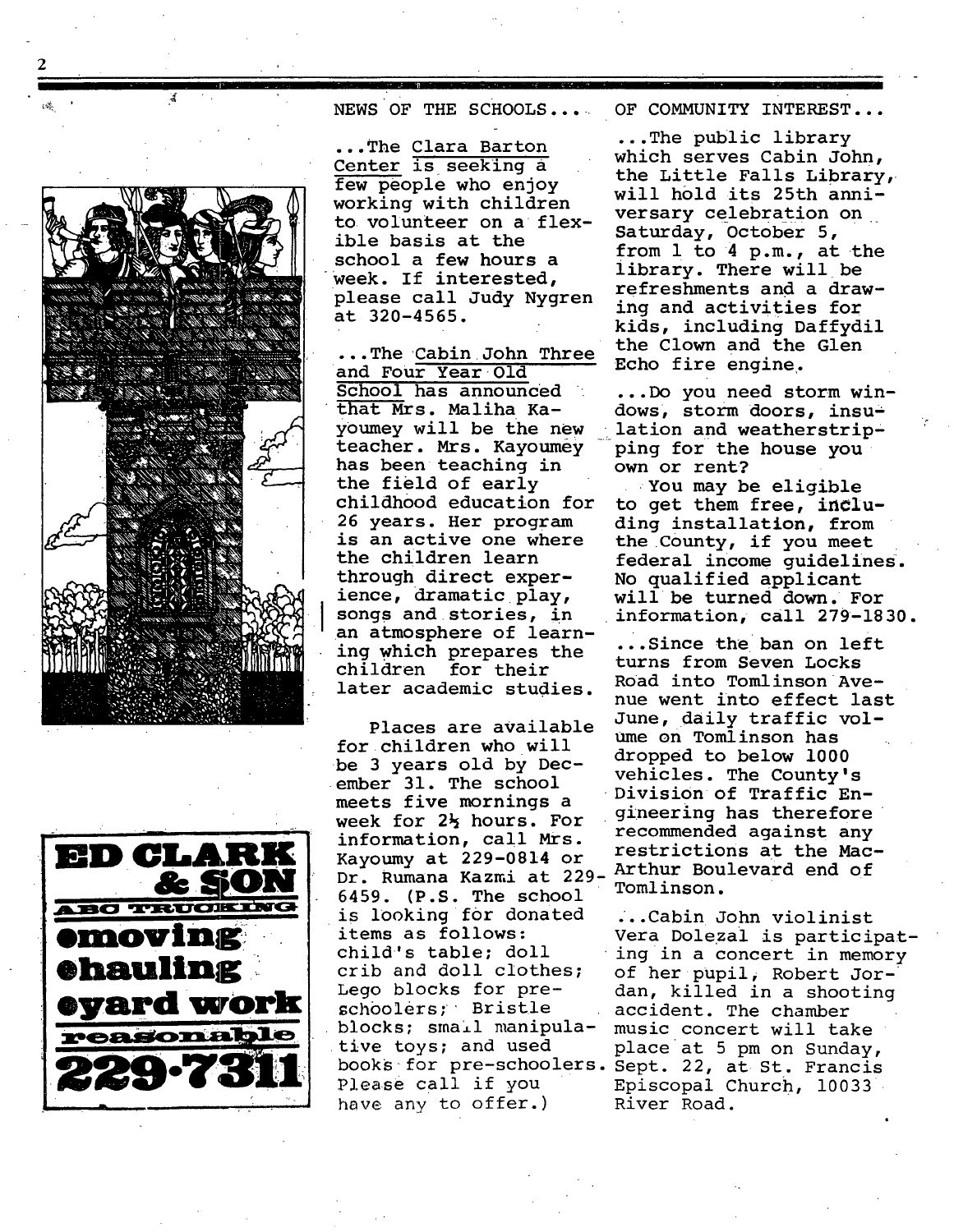

T/A FISHERMEN'S MARKETING CO.<br>
<sup>7307</sup> MACARTHUR BLVD.<br> **Coa Air Bethesda, Maryland 20816** PHONE 301/320-2526 Seads Inc.<br>WAREHOUSE 762-3474

#### **HEIGHT OF sHRIMP SEASON**  SALE ANNOUNCEMENT

# GREAT SEAFOOD GREAT PRICES

# TELL YOUR FRIENDS ABOUT US THEN COME ON IN

( OR WE'LL ALL STARVE )

MARKET HOURS<br>ues. Noon to Seven Mon. & Tues. Wed. to Fri. Ten to Seven Saturday Nine to Six Sunday Noon to Six

#### VISITORS WELCOME No purchase is too small.

"Fishermens Marketing is the ne plus ultra.... The fresh fish  $\overline{1s}$ good looking and tends toward the refined."

# Linda Greider Washintonian

"Best seafood around at prices that are always fair, sometimes cheap... ...the smoked fish in particular is delicious."

## David Dorsen Washingtonian

"..finest seafood in the Washington D.C. area."

> Charles Bookman Village News

"It's worth the trip, even for people who don't live in the neighborhood!"

Judith Osterlink Washington Star

"Don't all come at once or there won't be any fish left for me!" Marian Burros NBC-TV

"A steady stream of customers arrive singing their praise. One enthusiastic woman called out, 'That salmon I got yesterday was so good I wanted to wrap it around my body.'"

> Gail Forman Potomac Almanac

"The business philosophy is to make a quarter off of four people, not a dollar off one." Neil Roman

Washington Star

"..and since the smoked salmon was produced by Arigato Smoked Seafoods (a division of The Fishermen's Marketing Company), it was impeccably cured."

> Phyllis C. Richman Washington Post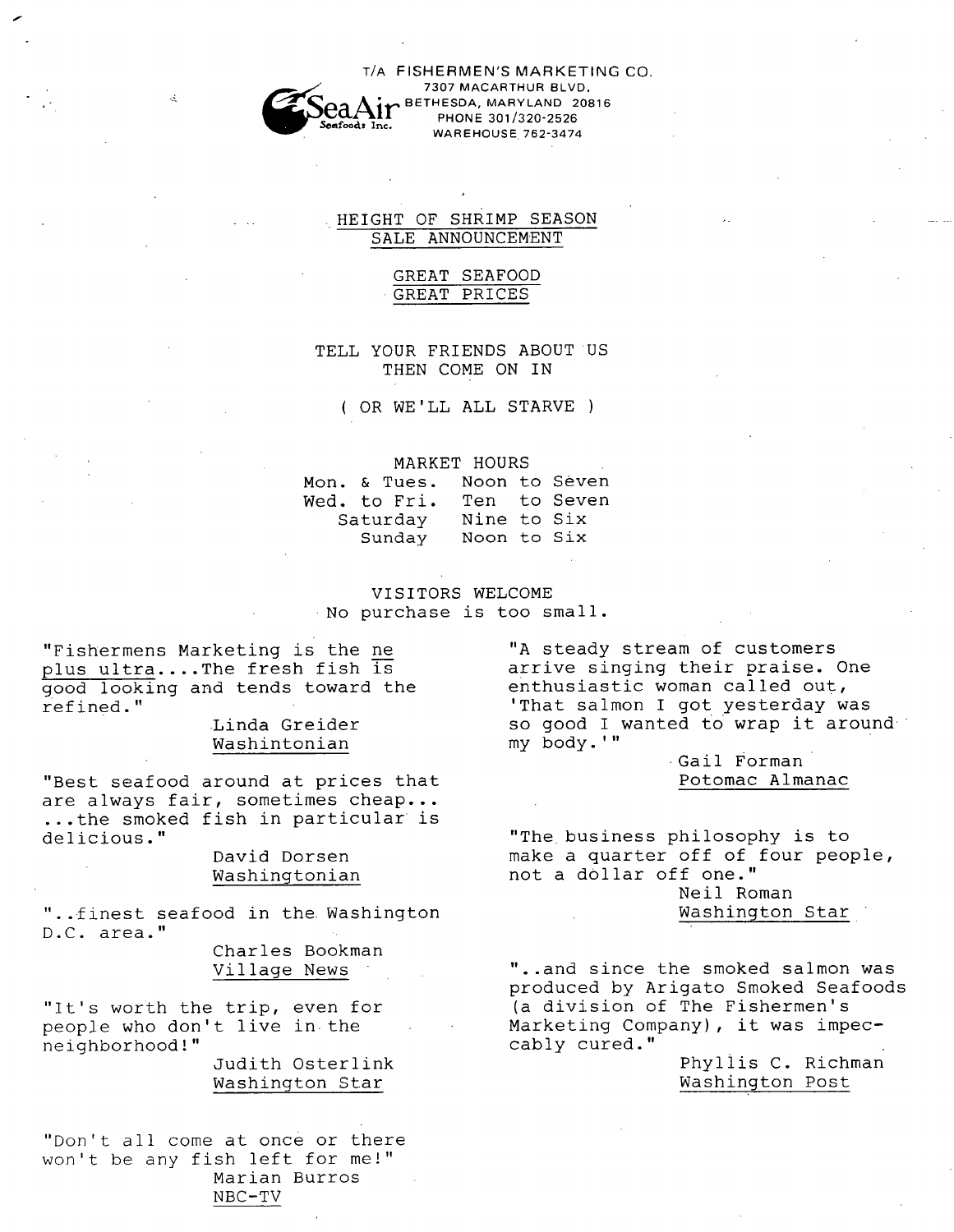T/A FISHERMEN'S MARKETING CO.<br>**7307 MACARTHUR BLVD.** BETHESDA, MARYLAND 20816 PHONE 301/320-2526 WAREHOUSE 762-3474

Dear Friends and Valued Customers,

# YOUR ATTENTION PLEASE

It is the Height of Shrimp Season and since the growth of our wholesale frozen foods division warrants the aquisition of many ocean commodities in large lots, we have been able to inch our way into a league of buyers who experience quantity discounts. We would like to make these discounts available to you.

Therefore please consider some of the offerings on the attached sheet.

Since the prices are so attractive, we wish to assure a you that the quality is superlative as usual. These are products which we use ourselves and sell to our most prestigious commercial accounts.

#### LT SHOULD BE NOTED

I Due to the fact that we can only make this offering by working with very small profit~margins, we are unable to give our standard 10% discount to a) expectant mothers or b) Discount Club members

II We have established our reputation in this town as purveyors of superlative fresh seafood; however all of the offerings presented for your consideration are frozen. We wish to emphasize that it is our opinion that frozen seafood is frequently tastier than fresh. Taste tests based on the votes of panels comprised Of food professionals bear this fact out.

Why?

It used to be that freezing was a last resort and fish that was already past its prime was frozen to disquise its true condition. Also freezing technology was antiquated and the length of time taken to freeze a product was inadequately slow. Consumers developed negative prejudices about frozen seafood products ( and rightly so ).

Times have changed and so has technology. The frozen seafood that we handle is generally processed aboard factory vessels within minutes of the time it has been pulled from the briny deep. Modern freezers operating at temperatures of minus 170 degrees F. virtually suspend any animation, and if the product is thawed properly in a refrigerator, it is nothing short of great.

#### III All of our products come with a satisfaction guarantee.

IV If you wish to take advantage of our Height of Shrimp Season Offering, please fill out the attached form and turn it in to a clerk at our retail store, with a check made out to F.M.C. for pickup on the next day (except Sunday).

If you want to see more of this sort of thing you would benefit by telling your friends about our store, our concern for quality and our attempts at courtesy.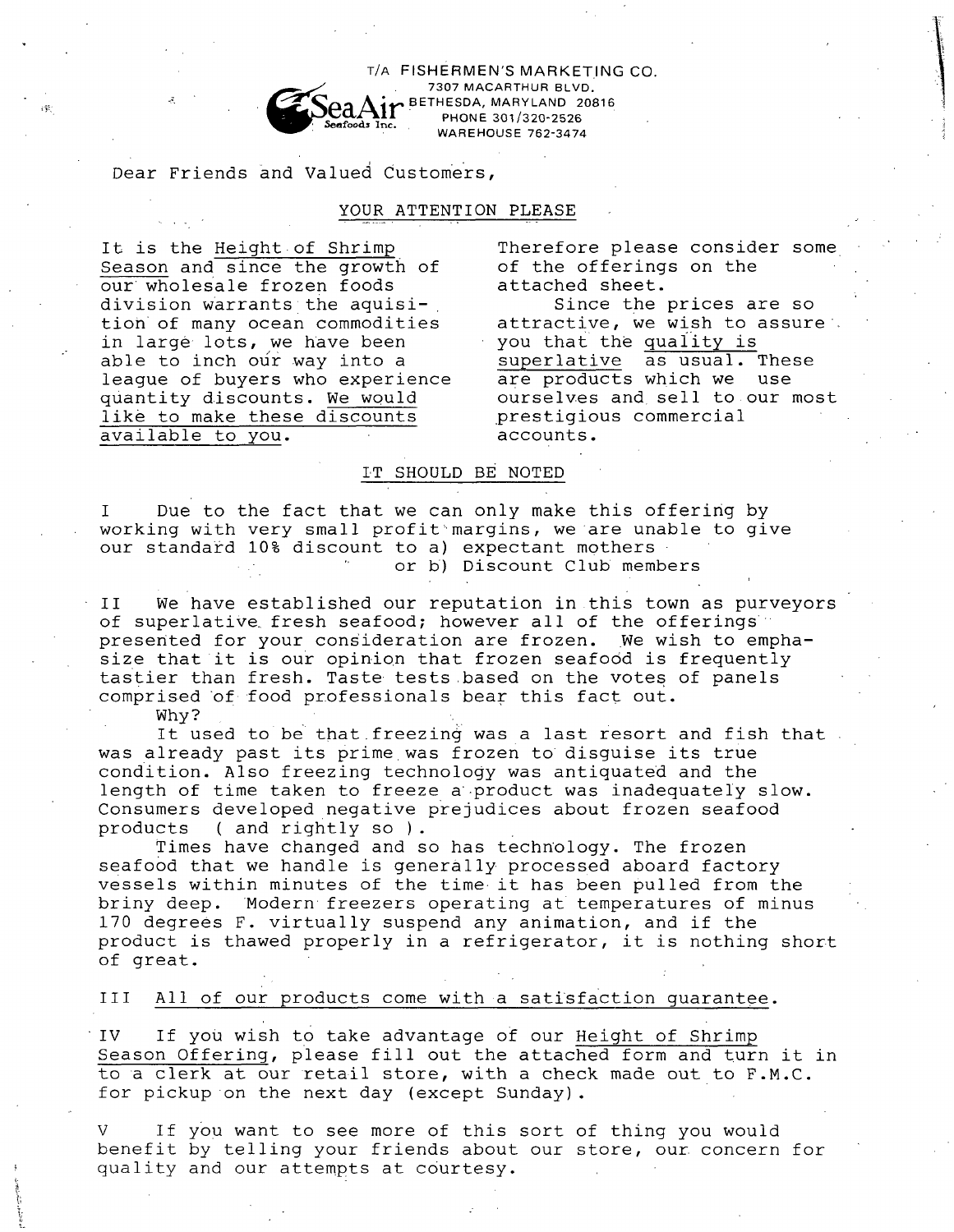# T/A FISHERMEN'S MARKETING CO.<br>
7307 MACARTHUR BLVD.<br> **ELLE DE THESDA, MARYLAND 20816**  $\frac{64}{5}$  PHONE 301/320-2526 WAREHOUSE 762-3474

P

 $\overline{\mathcal{D}}$ 

 $\bar{\mathcal{A}}$ 

| PRODUCT<br><b>NAME</b> | SIZE                  | <b>COUNT</b><br>PER LB.         | <b>BRAND</b><br>NAME/<br>ORIGIN       | <b>PACK</b><br>SIZE | PRICE<br>PER LB. | UNIT<br>PRICE | SAVINGS<br>FROM<br>RETAIL |
|------------------------|-----------------------|---------------------------------|---------------------------------------|---------------------|------------------|---------------|---------------------------|
| SHRIMP <sup>-</sup>    | SUPER<br>COLOSSAL     | <b>UNDER</b><br>12 <sup>°</sup> | B.G.<br>GUAYANA                       | $5$ LB.             | \$10.95          | \$54.75       | $* 158$                   |
| SHRIMP                 | COLOSSAL              | $10 - 15$                       | <b>BON</b><br><b>SECOUR</b><br>U.S.A. | 5 LB.               | \$9.95           | \$49.75       | $* 168$                   |
| SHRIMP                 | EXTRA<br>JUMBO        | $16 - 20$                       | <b>BON</b><br><b>SECOUR</b><br>U.S.A  | 5 LB.               | \$8.95           | \$44.75       | $* 278$                   |
| SHRIMP                 | EXTRA<br><b>JUMBO</b> | $16 - 20$                       | PENSACOLA 5 LB<br>ARGENTINE           |                     | \$7.95           | \$39.75       | $* 278$                   |
| SHRIMP                 | JUMBO                 | $21 - 25$                       | AQUARIOUS 5 LB<br>EQUADOR             |                     | \$6.95           | $-$ \$34.75   | $* 308$                   |
| SHRIMP                 | JUMBO                 | $21 - 25$                       | PENSACOLA 5 LB<br>ARGENTINA           |                     | \$6.95           | \$34.75       | $* 308$                   |
| SHRIMP                 | LARGE                 | $31 - 35$                       | BON<br><b>SECOUR</b><br>U.S.A.        | $5$ $LB$            | \$5.95           | \$29.75       | $* 338$                   |
| SHRIMP                 | MEDIUM                | $36 - 40$                       | <b>BON</b><br><b>SECOUR</b><br>U.S.A  | $5$ $LB$            | \$5.75           | \$28.75       | $* 358$                   |
| SHRIMP                 | MEDIUM                | $41 - 50$                       | <b>BON</b><br>SECOUR<br>U.S.A.        | $5$ LB              | \$5.50           | \$27.75       | $* 308$                   |
| SHRIMP                 | SMALL                 | $51 - 60$                       | KING O<br><b>SEAS</b><br>U.S.A.       | $5$ LB              | \$4.95           | \$24.75       | $* 288$                   |
| <b>SEA</b><br>SCALLOPS | MEDIUM                | $60 - 80$                       | ARGENTINA 2 LB                        |                     | \$4.95           | \$9.90        | $* 288$                   |
| LOBO                   | MIXED                 | $1 - 2$                         | CANADA                                | $5$ $LB$            | \$3.95           | \$19.75       | $* 258$                   |
| HALIBUT<br>STEAKS      | 8 OZ                  | $\overline{2}$                  | CANADA                                | $5$ $LB$            | \$4.95           | \$24.75       | $* 378$                   |
| SWORDFISH<br>STEAKS    | MIXED                 | $1 - 2$                         | <b>JAPAN</b>                          | 5 LB                | \$6.95           | \$34.75       | $*338.$                   |
| ORANGE<br>ROUGHY       | $6 - 8$ OZ            | $\overline{2}$                  | N ZLND                                | $5$ LB              | \$4.95           | \$24.75       | $* 288$                   |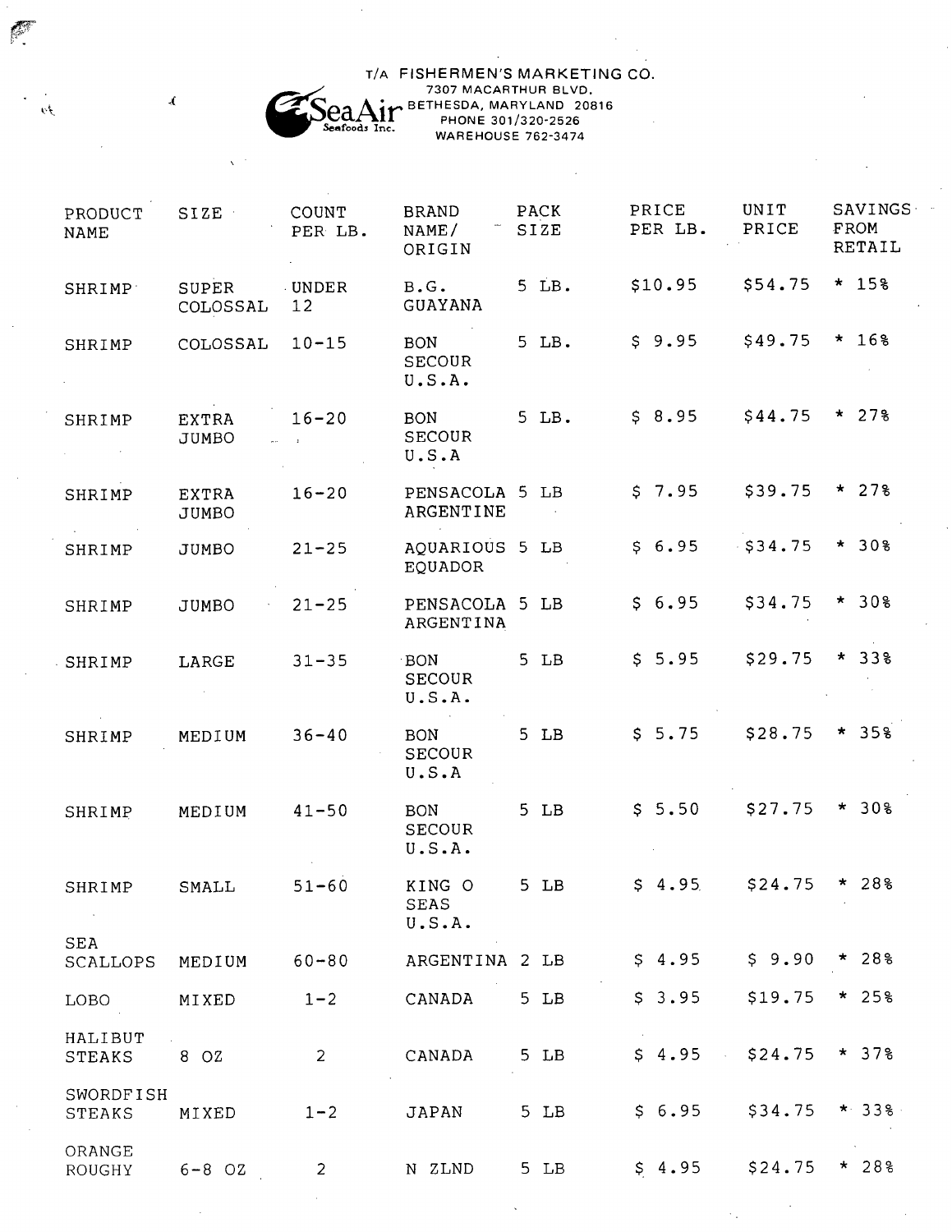**T/A FISHERMEN'S MARKETING CO.**<br>
7307 MACARTHUR BLVD.<br> **Coa A in BETHESDA, MARYLAND 20816** PHONE 301/320-2526 WAREHOUSE 762-3474



#### TOTAL \$

TO ORDER:

Fill out the order form above and turn it in to a clerk at our retail store with a check made out to F.M.C. You may pick the product up the following day (except Sunday).

Are there other items which you would like to purchase by the box or case? If so, write them out below and we'll get back to you with quotes.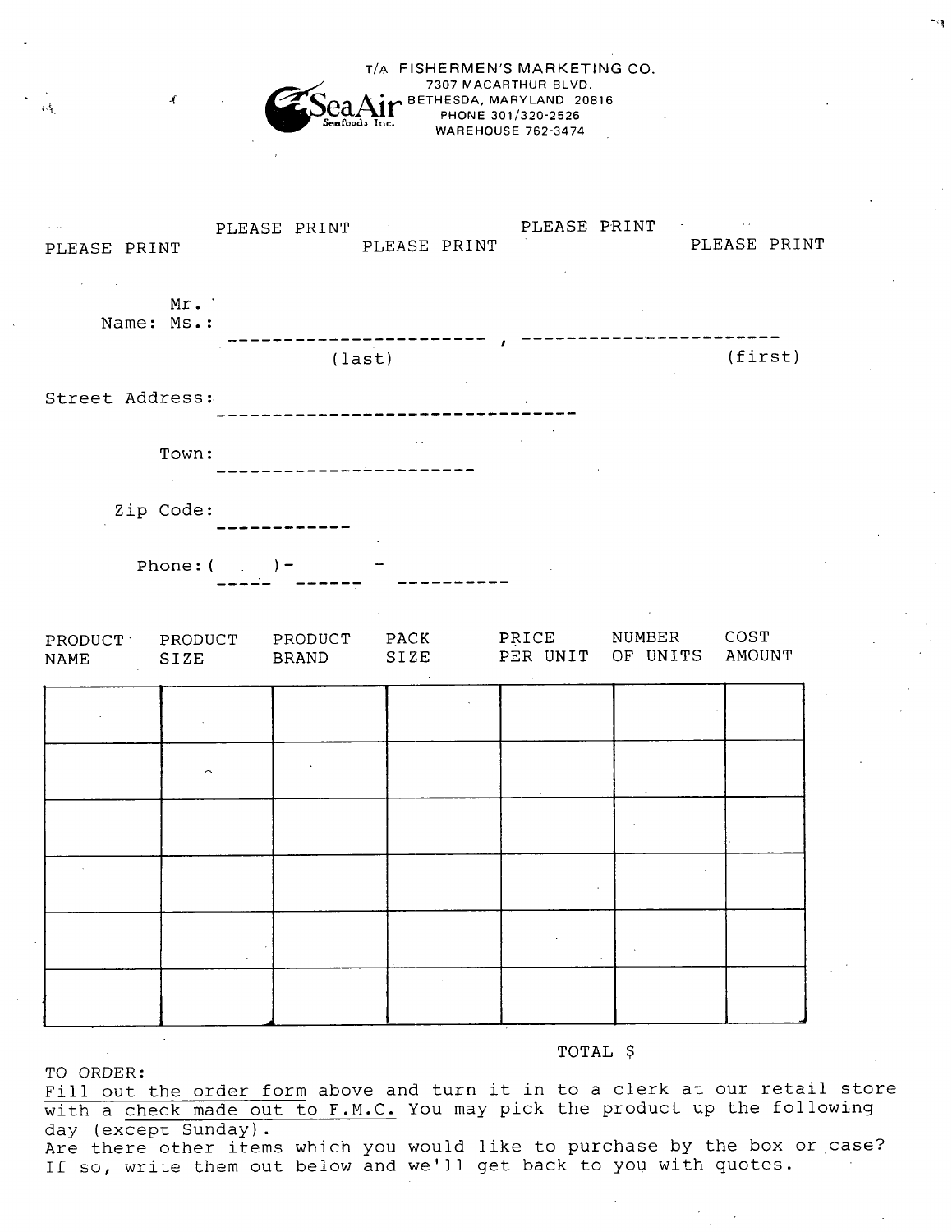# The People of Cabin John

#### AUTHOR AND ADVOCATE, HUGH GALLAGHER

#### By Barbara Martin

When Hugh Gregory Gallagher's book, "FDR's Splendid Deception," was published in April, it represented one more remarkable achievement in a lifetime of unusual adventures. It was the comingtogether of several major passions: a life-long hero worship of Franklin Roosevelt, a perceptive look at the effects of physical disability, and an outstanding. demonstration of research and topnotch writing.

"The book is a psychological portrait of Roosevelt, of the impact his disability had on him as a person and as a politician. There was a consipracy among the Roosevelt family, the White House staff, and the newspapers to hide the fact that FDR was a paraplegic, severely disabled, confined to a wheelchair. That was not the image the American people wanted for their leader, so an agreement was struck; his handicap was simply denied by everyone. The generally accepted line was that FDR had had polio, but now he had revovered. Roosevelt devised elaborate techniques designed to assure him vast public exposure while diverting attention from his physical condition."

For the sake of a "strong leader" appearance, FDR never used crutches, was never photographed in a wheelchair or being carried. From FDR's 12 years as President, out of 40,000 photographs extant, Hugh located only two that show FDR in a wheelchair, and these were family -- not official -- snapshots.

Though Hugh as done a remarkable job of showing us a different, frank picture of a man no one really knew, he emphasizes that "FDR's Splendid Deception" is not an inspirational book showing Roosevelt as a role model for the handicapped. "FDR was never able to come to terms with his handicap; he was unable to acknowledge his feelings, unable to seek the release and support that intimacy brings. In no way should this inability be held up as an example for the

handicapped. I believe it killed him before his time. Nevertheless he was a genuine pioneer as an advocate for the handicapped."

That last description could also be applied to Hugh Gallagher. As a 19 year-old college student, he contracted polio, the same disease that felled Roosevelt. He spent a year in Warm Springs, Georgia, at the rehabilitation center that Roosevelt had established 25 years earlier. When he returned to college, it was a matter of finding a school that was wheelchair-accessible. "I applied to over 40 colleges that couldn't accomodate me, and finally settled on Claremont in California. After graduation, I tried for a Rhodes scholarship, but was rejected because Cecil Rhodes had specified that recipients must be 'men sound in mind and body.' So I attended Oxford University on a scholarship given by Great Britain in honor of General George Marshall."

After receiving a Masters degree from Oxford, Hugh went to work for Senator John Carroll of Colorado. "My grandparents had a trading post in old Colorado, at the corner of that state, Arizona, New Mexico, and Utah." For 3 years he was Carroll's legislative assistant, writing speeches and legislation, including civil rights bills for • the Senator's work on the Judiciary Committee. Civil rights at that time were almost exclusively on behalf of Blacks -- schools, voting, public accomodations. It was the beginning of Hugh's concern for the rights of minority groups, a concern which would later specifically focus on the rights of the disabled.

In 1963 Hugh became administrative assistant to Bob Bartlett, the first senator from Alaska. "I've always had a wide streak of derring-do, and Senator Bartlett promised me I could spend a lot of time in Alaska. And I did; some years I was in Alaska half the time."

Altogether he worked for Senator Bartlett for 4 years, and they were productive years as Hugh moved into a new field -- advocacy for handicapped access. The efforts of Gallagher and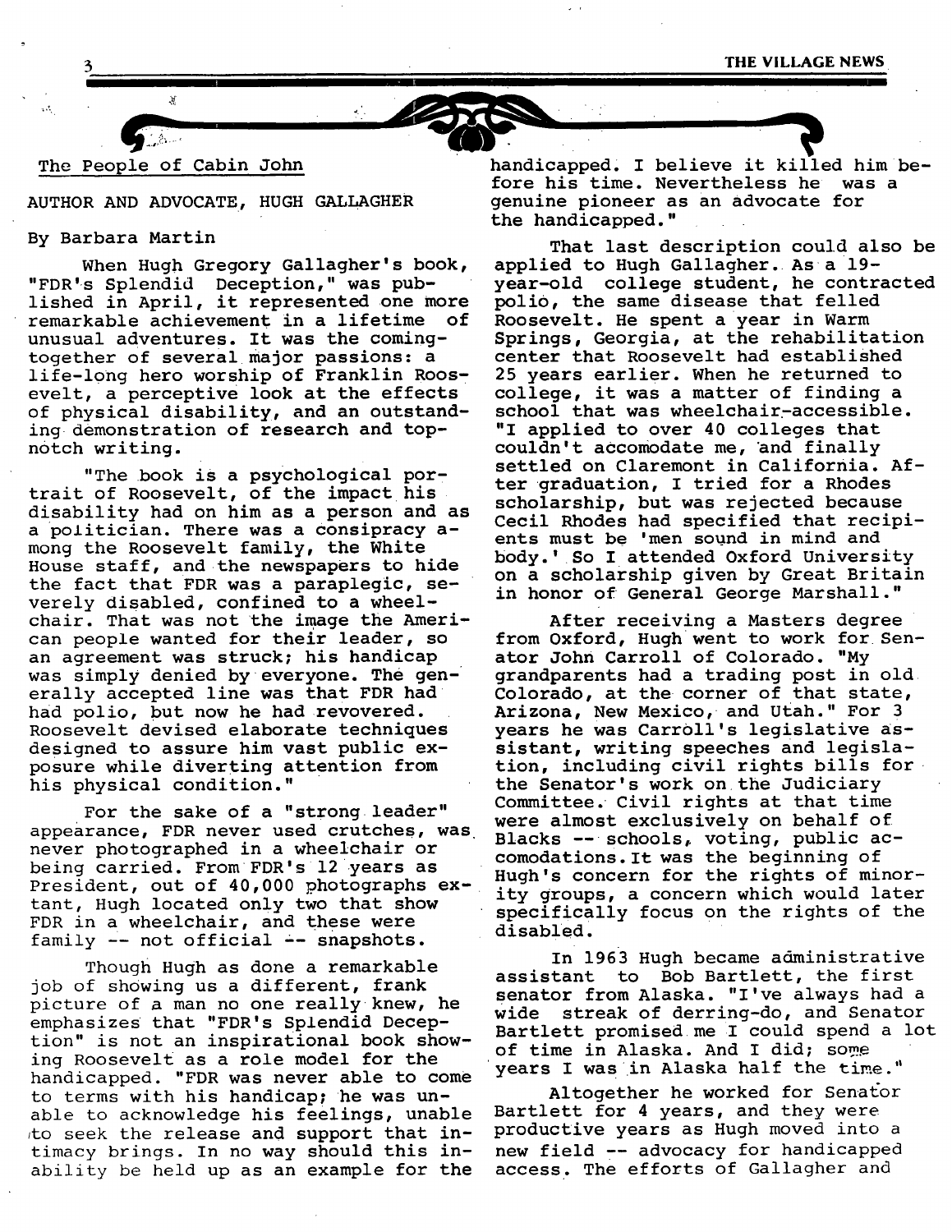#### **THE VILLAGE NEWS**

Bartlett produced some significant firsts: ramps at the Library of Congress and the National Gallery, and redesign of plans for the Kennedy Center to make it wheelchair-accessible. "The architect and the directors didn't want to change their plans, but Bartlett was on the committee that appropriated the Federal part of the building funds. They came to see it our way, and now the Kennedy Center gives advice to builder of auditoriums, and courses in how to make public arts centers accessible to the disabled. That's a real change of tune."

Next Senator Bartlett (read Gallagher) drafted legislation requiring physical accessibility in any building constructed wholly or partly with Fed-i eral funds. Through some wise strategizing, the bill was referred to the Publis Works Committee, chaired by a friend of Bartlett. It was an election year, so every member of Congress willingly voted to a law that nobody could object to. This was the very first piece of Federal legislation for the rights of the disabled. "In fact," says Hugh, "as far as I know it was the first such national law anywhere in the world. It was a new concept -- seeing the disabled as a minority group entitled to safeguarding of their equal rights."

In the same year that milestone protection became law, Senator Bartlett died and Hugh went to work for British Petroleum as their Washington representative, a job he held for 5 years. BP and Atlantic Richfield had discovered the largest oil reserve on the continent and needed a pipeline across Alaska. To secure this pipeline, Hugh was a member of the team that negotiated successfully with Congress, the Atlantic natives, the Department of the Interior, and environmentalists. During • his years with BP, Hugh learned to fly and soloed on many trips throughout Alaska. Once he had to crash-land on the Seward Highway.

For the past Ii years, Hugh has been an independent consultant."I interpret, explain, analyze US policy and politics for European firms. I put out a newsletter for my overseas clients. Some clients have been foreign oil companies, an Alaskan airline, and some

other Alaskan companies. I'm not a lobbyist; I advise my clients on how best to deal with the US government."

In 1981, the International Year of the Disabled, Hugh received a scholarship at the Woodrow Wilson International Center at the Smithsonian Institution. During the 9 months of that grant, he developed the paper, "FDR:Handicapped American," that became the genesis of his recent book. "Roosevelt was always my hero. When I was 12 I was a page at the Democratic Convention that nominated him for this fourth term." Hugh's research included reading everything he could find about FDR. "There were many articles and books, of course, but none was written by a disabled person. I knew I had a unique perspective." There were aIso dozens of interviews with people who had known the President. The main question Hugh asked them was "How did FDR handle his disability?" One of those Hugh interviewed was his own father.Mr. Galiagher had met several times with FDR in the Oval Office, and supported the testimony of others that"you were so caught up in the man's magnetism that you really never thought about his being crippled."

"FDR's Splendid Deception" was 3 years in the writing. ("I had to make my living at the same time.") Dodd Mead accepted it after 17 other publishers had turned it down. But Hugh is delighted that it ended up in their able hands. "The editing has been excellent; they've done a great job of choosing photos and layout; and they've gotten it out to the bookstores in a suprisingly short time."

Hugh's current schedule includes TV talk shows and personal appearances in connection with the book, including an upcoming trip to the West Coast. His future plans? "Increasingly as I can afford it, I'm more a writer, less a consultant. And I'm intensely concerned with disability as a social issue. Right now I have an appointment as a scholar at Georgetown University; my plan is to write a social history of the disabled. A section of that history will deal with what the Nazis did with the severely disabled and the mentally retarded. The way disabled people have been treated throughout history -- and the impact of that treatment on all of society --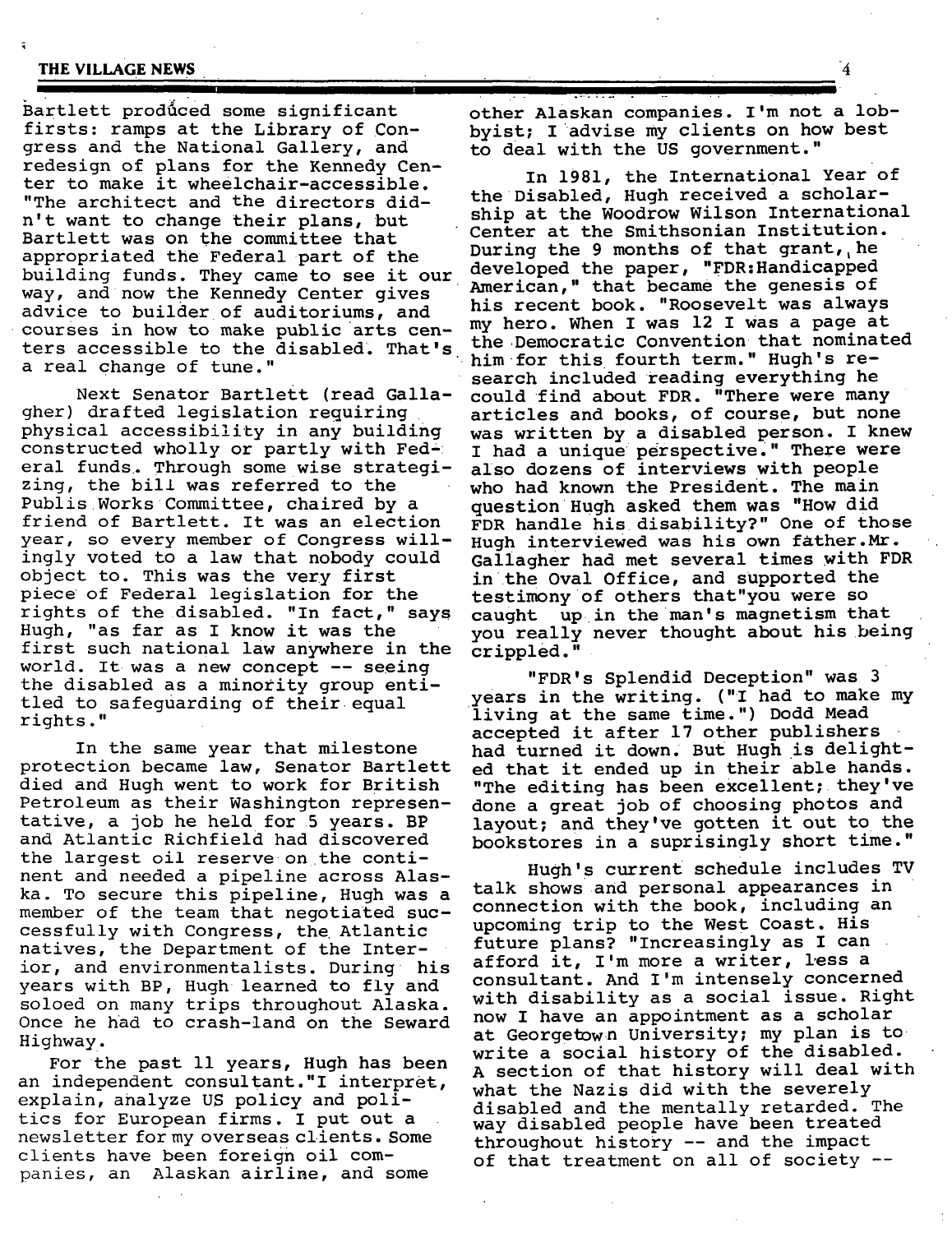#### **THE VILLAGE NEWS**

can be enlightening, I believe. Simply, I want to influence policy-makers on behalf of the disabled."

How did Hugh come to Cabin John in the first place? "My folks lived on Goldsboro Road in Glen Echo. The precinct polling place was at the Cabin John firehouse; that's where I voted in my first election. Cabin John had the feel of the kind of town I wanted to live in, so I located Nettie Mae Burgess and asked her to find me the right piece of land, and she did," Of floor-to-ceiIing windows that look out on the woods. He works out of an office in his house. "I have an assistant who comes here to work, a secretary-typist who lives on Seven Locks Road, and Xerox facilities courtesy of the Cabin John Post Office copy machine. We eat our business lunches at the Good and Quick. I'm right where I want to be -- living and working in Cabin John." Hugh lives at the end of Cabin Road in Last winter I delved into my sa-<br>a redwood house that he and the archi- vings account and bought my first tel a redwood house that he and the archi- vings account and bought my first tel-<br>tect created as an effective blend of escope, What a joy it has been ever tect created as an effective blend of escope. What a joy it has been ever<br>accessibility and beauty, with walls since! The moon, planets such as J



LETTERS TO THE VILLAGE NEWS

#### The Sky and Cabin John

The universe has always fascinated me ever since I was ll years old, and today, 20 years later, I am an amateur astronomer here in Cabin John. Having lived in European cities most of my life, I have grown to love Cabin John since my arrival here in 1982, and although it is a very wooded area there is still plenty of sky to explore.

since! The moon, planets such as Jupiter and Saturn, and various star clusters are just a few of the celestial goodies which are brought to life with the aid of my telescope, a 80mm refractor. I have books, magazines and star maps to study from and there is much to learn.

With the approaching comet Halley, many eyes-- with or without optical aid-- will be focused on the sky during the next several months. Although the comet may draw much attention to the sky during this time, let's hope that some of our young people will develop an interest in astronomy and that the wonder of the universe will remain with all of us long after the comet is gone. --Myriam Omori 320-4280

Fall Session September 23 - December 13 **AOBILE AEROBIC DANCE CLASS** Carderock Springs Elem. School Monday and Thursday  $6:30 - 7:30$  pm  $12$ -week session  $(24 \text{ classes})$  -  $$56.00$ Other Locations: Potomac/Rockville/Bethesda **C;~'I'I:** Carol 384-3763 or Anna 977-4186